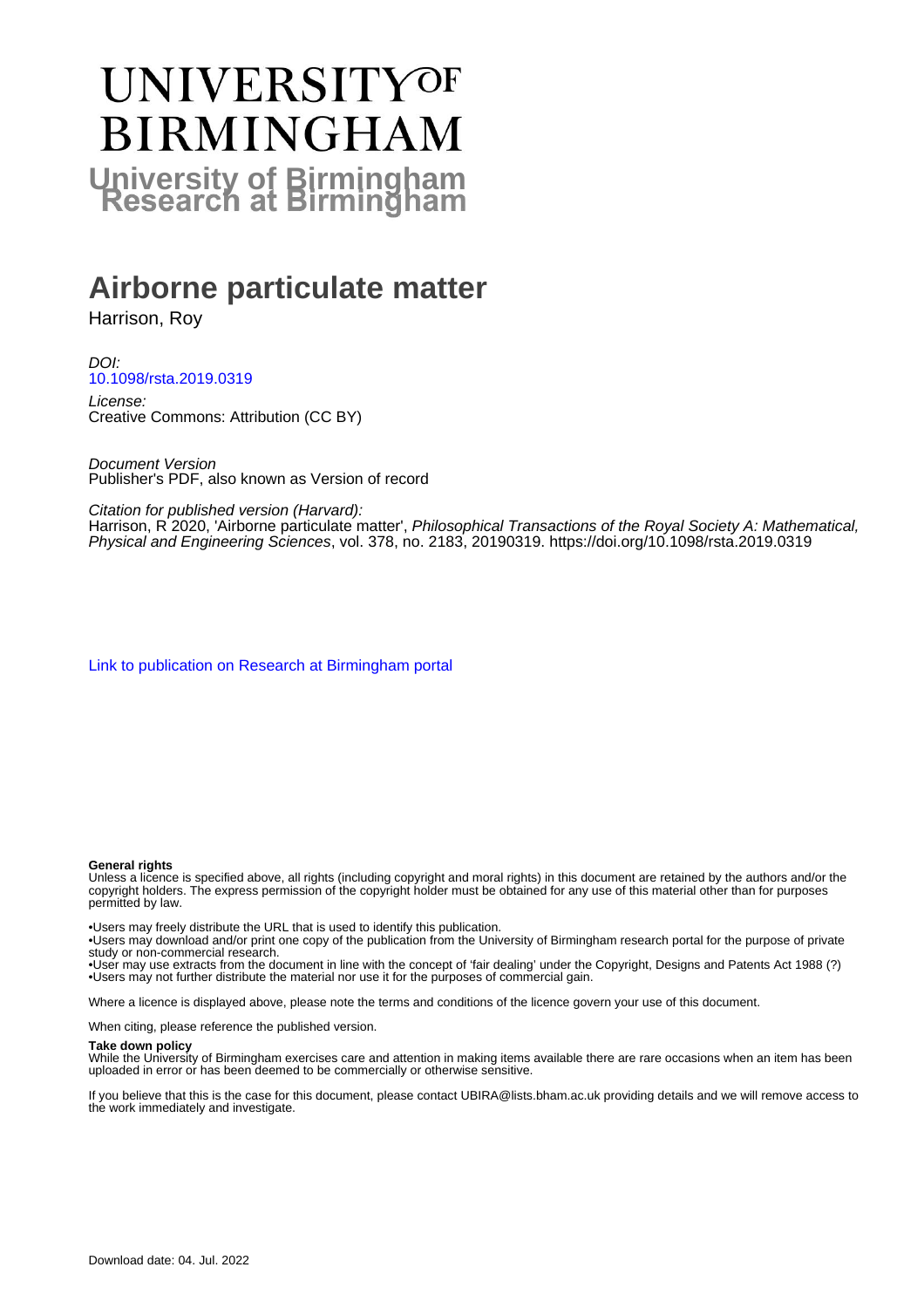### **PHILOSOPHICAL TRANSACTIONS A**

royalsocietypublishing.org/journal/rsta

# **Discussion**



**Cite this article:** Harrison RM. 2020 Airborne particulate matter.*Phil. Trans. R. Soc. A* **378**: 20190319. http://dx.doi.org/10.1098/rsta.2019.0319

Accepted: 29 April 2020

One contribution of 17 to a discussion meeting issue ['Air quality, past present and future'.](http://dx.doi.org/10.1098/rsta/378/2183)

**Subject Areas:** atmospheric science, atmospheric chemistry

#### **Keywords:**

airborne particulate matter,  $PM<sub>2.5</sub>$ ,  $PM<sub>10</sub>$ , particle number, ultrafine particles, source apportionment

**Author for correspondence:**

Roy M. Harrison e-mail: [r.m.harrison@bham.ac.uk](mailto:r.m.harrison@bham.ac.uk)

†Also at: Department of Environmental Sciences/Center of Excellence in Environmental Studies, King Abdulaziz University, PO Box 80203, Jeddah 21589, Saudi Arabia.

#### THE ROYAL SOCIETY **PUBLISHING**

# Airborne particulate matter

### Roy M. Harrison†

Division of Environmental Health and Risk Management, School of Geography, Earth and Environmental Sciences, University of Birmingham, Birmingham B15 2TT, UK

RMH, [0000-0002-2684-5226](http://orcid.org/0000-0002-2684-5226)

Airborne particulate matter (PM) is a pollutant of concern not only because of its adverse effects on human health but because of its ability to reduce visibility and soil buildings and materials. It can be regarded as a suite of pollutants since PM covers a very wide range of particle sizes and also has a diverse chemical composition. Historically, much of the PM arose from coal burning and was measured as black smoke. However, in the second half of the twentieth century in developed countries, there was a reduction in black smoke emissions from coal burning and PM steadily became dominated by carbonaceous particles from road traffic exhaust and the secondary pollutants, ammonium salts and secondary organic carbon. This is exemplified by the composition of fine particles (referred to as  $PM<sub>2.5</sub>$ ) as measured in London, Delhi and Beijing. Steadily, as control strategies have addressed the more tractable sources of emissions, so sources previously regarded as unconventional have emerged and have been seen to make a significant contribution to airborne PM concentrations. Among these are non-exhaust particles from road traffic, cooking aerosol and wood smoke. The particle size distribution of airborne PM is hugely diverse, ranging from newly formed particles of a few nanometres in diameter through to particles of tens of micrometres in diameter. There has been a great deal of interest in ultrafine (nano) particles because of suspicions of enhanced toxicity, and as traffic emissions decrease as a source, so regional nucleation processes have become much bigger relative contributors to particle number, but not mass.

This article is part of a discussion meeting issue 'Air quality, past present and future'.

2020 The Authors. Published by the Royal Society under the terms of the Creative Commons Attribution License [http://creativecommons.org/licenses/](http://creativecommons.org/licenses/by/4.0/) [by/4.0/,](http://creativecommons.org/licenses/by/4.0/) which permits unrestricted use, provided the original author and source are credited.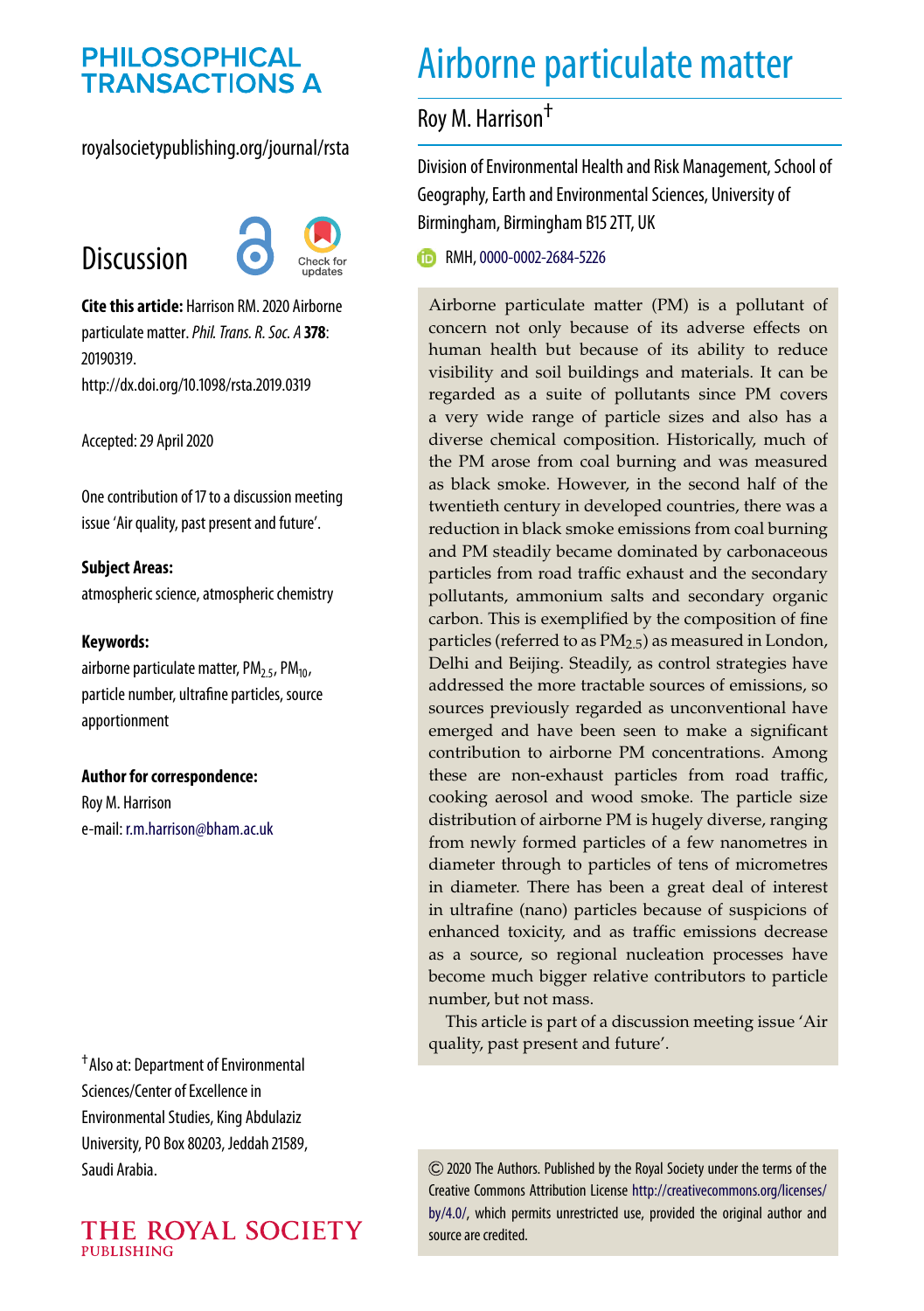#### 1. Introduction

Airborne particulate matter (PM) is a pollutant of great importance which presents many challenges. Its significance lies particularly within two areas. Firstly, it is the pollutant having by far the largest impact upon public health. This is clearly elaborated by other contributions to this volume, and according to the Global Burden of Disease study [\[1\]](#page-10-0), it ranks very highly among the avoidable causes of non-communicable diseases. PM is also important because it both absorbs and reflects solar radiation and therefore affects climate [\[2\]](#page-10-1). Absorption of incoming solar radiation by components such as black carbon, which are strongly absorptive, causes local heating of the atmosphere while more reflective particles such as ammonium sulfate reflect sunlight back to space and have a net cooling effect at the surface. However, there are also secondary effects concerned with cloud formation, and the number density of particles referred to as cloud condensation nuclei has a profound influence upon the albedo of clouds and hence upon surface air temperatures [\[3\]](#page-10-2). Such effects are not the focus of this paper which will address primarily issues concerned with the size distribution, chemical composition and sources of airborne PM. It will consider emerging contributors to PM concentrations before focussing on airborne nanoparticles and considering possible impacts upon future concentrations.

Airborne particles present great complexity because unlike atmospheric trace gases which have the same chemical and physical properties wherever they occur, airborne particles are in reality a suite of pollutants varying in particle size and chemical composition on a range of temporal and spatial scales. Airborne particles can be both directly emitted, referred to as primary, or formed within the atmosphere from the condensation of trace gases, referred to as secondary particles. The smallest such particles arising from gas-to-particle conversion processes are 1–2 nm in diameter. The largest airborne particles are in excess of 100 µm in diameter but have a rather short atmospheric lifetime due to high gravitational settling speeds. The air quality guidelines and standards applicable to PM are framed in terms of two health-relevant fractions. The first is referred to as  $PM<sub>2.5</sub>$ , which describes particles measured by mass which pass a sampling inlet with a 50% cut-off efficiency at 2.5 µm. They are, therefore, in effect all particles smaller than 2.5  $\mu$ m. The other metric, PM<sub>10</sub>, describes particles measured by mass passing a sampler inlet with a 50% efficiency cut-off at 10 µm. It therefore includes the mass of all particles smaller than 10  $\mu$ m and consequently includes  $PM_{2.5}$ . The other relevant definition is that of ultrafine particles, generally defined as particles with one dimension smaller than  $100 \text{ nm}$   $(0.1 \text{ µm})$ . These are often also referred to as nanoparticles because of their nanometre dimensions.

Harrison *et al*. [\[4\]](#page-11-0) have described the size distribution of particles and how the characteristics of the size distribution can look very different according to whether it is expressed in terms of particle number, surface area or volume/mass. Most airborne particles by number are typically smaller than 100 nm diameter and hence the peak abundance of particles in the urban atmosphere is often at a size of around 20–30 nm, and in European and North American cities, typically 80–90% of particles by number are smaller than 100 nm. However, when the size distribution is transformed into a surface area distribution, the majority of the surface area is associated with particles in the 0.1–1 µm size range referred to as the accumulation mode. Nanoparticles contribute only a relatively small amount of the total surface area. When the distribution is converted to a volume distribution or a mass distribution (if the density is known), two modes typically appear; one in the  $0.1-1 \,\mu m$  range referred to as the fine mode and one in the 1-10 µm range referred to as the coarse mode. The minimum between the two most typically lies at around  $1 \mu m$ , but the sub-division at  $2.5 \mu m$  used by regulatory agencies to define the  $PM_{2.5}$  metric provides an approximate sub-division of the fine fraction. As a general observation, fine fraction particles arise predominantly from gas-to-particle conversion processes within the atmosphere or from emissions from high-temperature processes such as vehicle exhaust or industrial combustion. On the other hand, coarse fraction particles are more typically associated with mechanical break-up through abrasion or wind-driven processes such as soil resuspension or the creation of sea spray by breaking waves. [Figure 1](#page-3-0) shows average particle number size distributions measured by a Scanning Mobility Particle Sizer, which separates particles on the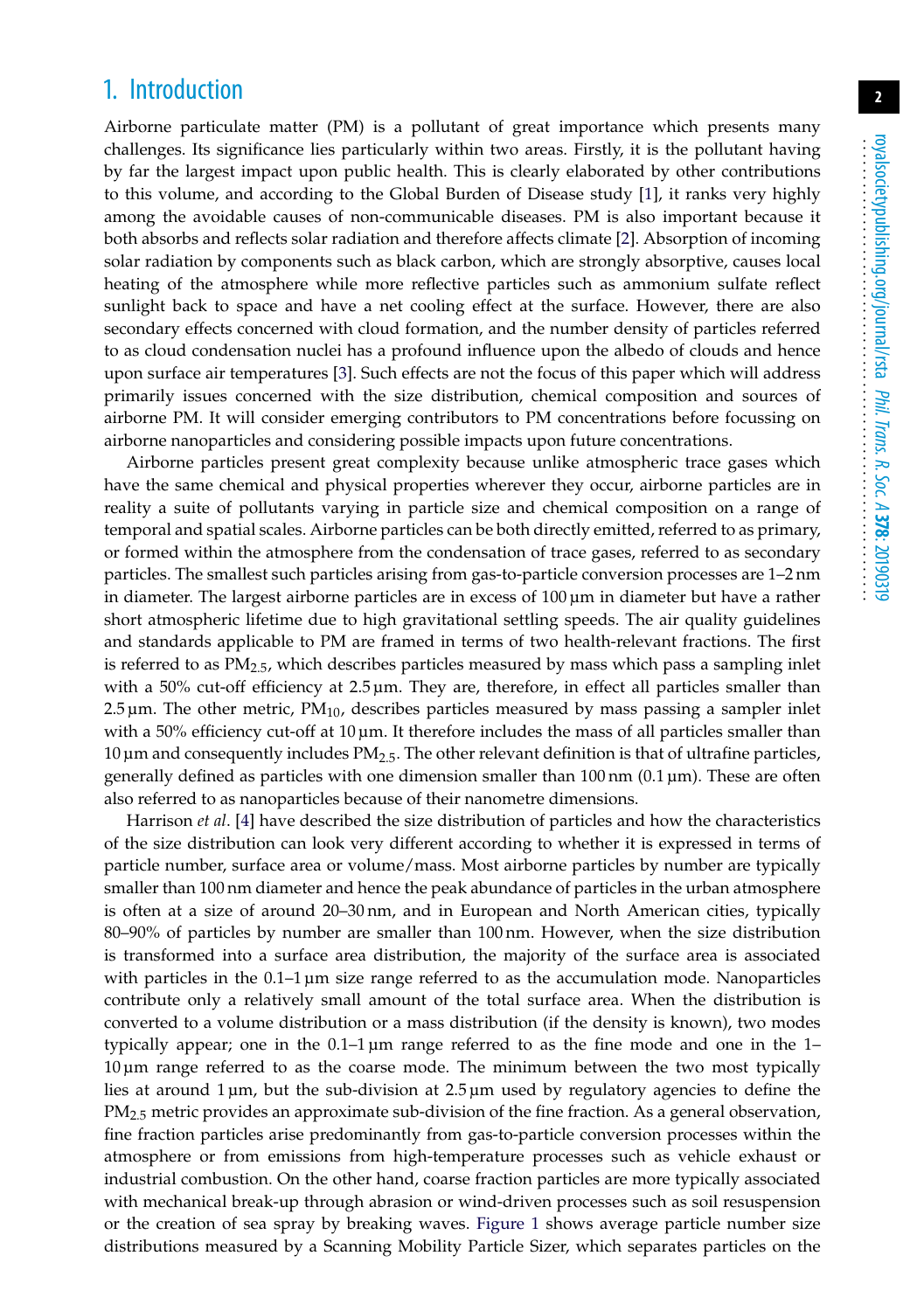

<span id="page-3-0"></span>**Figure 1.** Average particle number size distributions measured in London (North Kensington and Marylebone Road), Beijing and Delhi. The shading represents one standard deviation. (Online version in colour.)

basis of giving them charge and then measuring their mobility in an electric field, from air sampling campaigns in London, Beijing and Delhi. These are winter campaign data which do not reflect the major seasonal changes in particle concentrations which are seen in both Delhi and Beijing, and rather less in London. The lowest concentrations are seen at the London North Kensington site which is an urban background location in central London. The Marylebone Road site is at roadside and shows a broadly similar size distribution but an appreciably higher average concentration. The particles from Beijing are greater in both number and size while those in Delhi are far greater in number with a much larger modal diameter close to 100 nm. It, therefore, appears that the number concentration and modal diameter tend to scale with the degree of pollution of the city, with Delhi showing by far the highest pollution levels and London the lowest. The trend in diameter may reflect different predominant emission sources or may be the result of particle growth in the atmosphere. In more polluted atmospheres, particles grow more rapidly by coagulation which depends upon particle number concentrations and by condensational growth largely due to atmospheric oxidation processes creating species of low volatility which condense onto existing particles causing them to grow [\[5\]](#page-11-1). [Figure 2](#page-4-0) shows typical diurnal variations of particle number counts from London, Beijing and Delhi. Just discernable in the Marylebone Road and North Kensington data are the influences of road traffic emissions, and most notably the morning rush hour, on number concentrations, while in Beijing, the highest concentrations are seen in the early afternoon. This is due to two major differences from London. Firstly, the lightduty vehicle fleet in Beijing is wholly gasoline fuelled which leads to much lower emissions of particles than the diesels which contribute a large part of the light-duty fleet in London. In London, heavy-duty vehicles can move within the city at all times of day and night, whereas in Beijing the heavy-duty vehicles are restricted to the nighttime hours. The early afternoon peak in Beijing is almost certainly the result of new particle formation through regional nucleation processes referred to later in this article [\[6](#page-11-2)[,7\]](#page-11-3). The diurnal variation in Delhi is suggestive of a major influence of road traffic especially at nighttime when the heavy-duty vehicles enter the city. There is, however, also a strong diurnal variation of atmospheric boundary layer mixing depths in Delhi with a much shallower mixed layer at nighttime which is no doubt a contributor to the very high concentrations seen at this time of the day.

### 2. Major sources of airborne particulate matter

Particles sampled over open ocean areas show a very major contribution from sea salt as well as oxidation products of trace gases such as dimethylsulfide which are released from the oceans.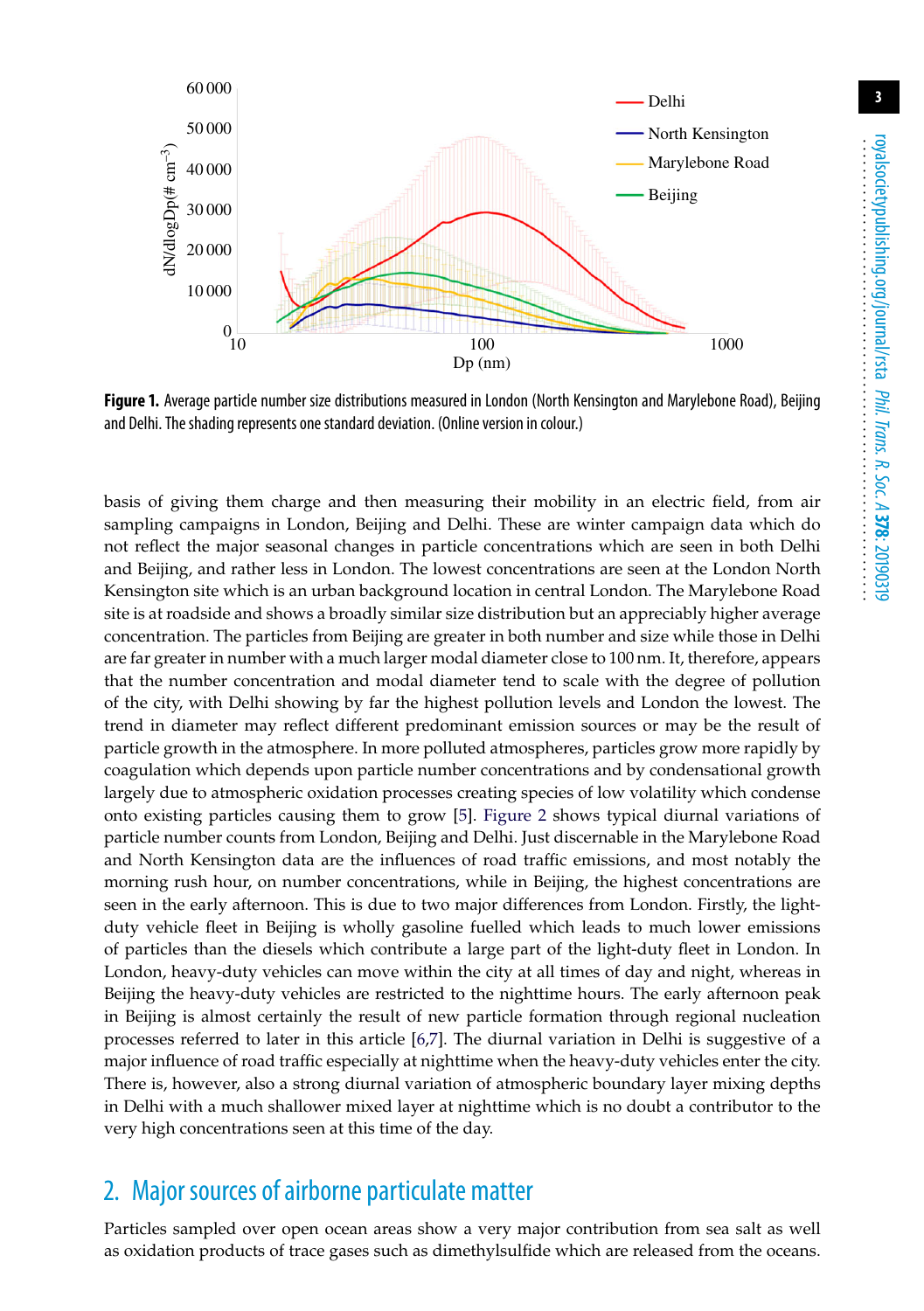

<span id="page-4-0"></span>Figure 2. Average diurnal variation of particle number counts at the sites in London (North Kensington and Marylebone Road), Beijing and Delhi. The error bars represent one standard deviation. (Online version in colour.)

<span id="page-4-1"></span>

| category                 | main chemical components/source             |
|--------------------------|---------------------------------------------|
| road traffic exhaust     | elemental (black) carbon, organic compounds |
| sea salt                 | sodium, magnesium, chloride                 |
| ammonium                 | ammonia (largely from agriculture)          |
| nitrate                  | oxidation of nitrogen dioxide               |
| sulfate                  | oxidation of sulfur dioxide                 |
| primary organic matter   | wood smoke, coal smoke, cooking, etc.       |
| secondary organic matter | oxidation of organic vapours                |
| dust and soil            | silicon, aluminium, calcium                 |
|                          |                                             |

**Table 1.** Major sources of particulate matter.

However, over land there tends to be a rather different composition dominated by primary and secondary components deriving from anthropogenic emissions [\[8,](#page-11-4)[9\]](#page-11-5). [Table 1](#page-4-1) indicates some of the major categories of particles together with their main chemical components and predominant sources. Airborne PM is hugely diverse so this list is by no means exhaustive and there are many trace element components which are not listed in the table. Road traffic exhaust has for many years been a major contributor, although this is now declining in most of the developed world [\[10\]](#page-11-6). Road traffic exhaust often dominates the particle number concentrations and [figure 1](#page-3-0) shows a clear difference between the roadside location at Marylebone Road and the background North Kensington which is attributable almost wholly to emissions from traffic on Marylebone Road. The particles typically arise predominantly from older diesel vehicles, although with advances in technology, the contributions from gasoline are becoming more notable in cities like London, and in North America gasoline is dominant [\[11\]](#page-11-7). The vehicle exhaust particles are comprised very largely of elemental carbon, referred to as black carbon and organic compounds, which derive both from unburnt fuel and from lubricating oil vapourized within the engine [\[12\]](#page-11-8). In London, diesel exhaust is the main source of elemental carbon, while in Beijing coal burning is a major source of particles comprised of elemental carbon and organic compounds [\[13\]](#page-11-9). Sea salt, with major components sodium, magnesium and chloride, makes major contributions at coastal locations but can still be seen hundreds of kilometres inland. Chloride ion also arises from neutralization of HCl vapour generated in the combustion of coal and some plastics, and makes a notable contribution in Delhi [\[14\]](#page-11-10). The ammonium ion derives from ammonia gas which comes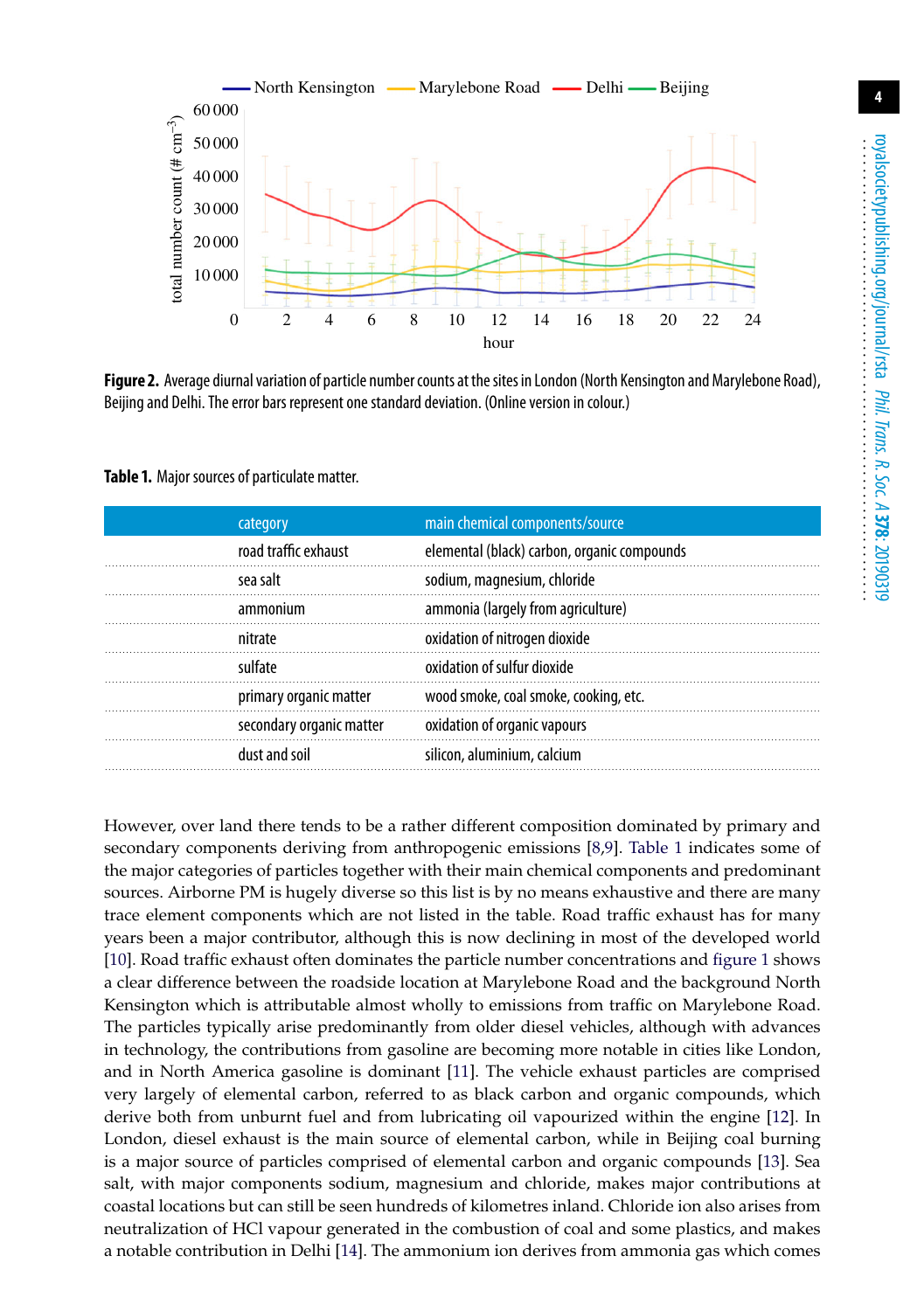

<span id="page-5-0"></span>Figure 3. Major chemical component composition of PM<sub>2.5</sub> collected during winter campaigns in London (North Kensington), Beijing and Delhi. (Online version in colour.)

largely from agriculture and is the main neutralizing species for HCl, and for nitric and sulfuric acids which arise, respectively, from the oxidation of nitrogen dioxide and sulfur dioxide, with the production of ammonium nitrate and ammonium sulfate which are major constituents of airborne particles. There are numerous sources which emit organic matter, most notable among them are biomass burning, both of wood and crop residues, and cooking [\[15\]](#page-11-11). Oxidation of organic vapours in the atmosphere leads to the formation of secondary organic matter which can be difficult to differentiate from primary emissions but appears to contribute a large proportion of atmospheric organic matter, amounting to 19% in a London winter campaign [\[16\]](#page-11-12), and 16–65% in datasets from China [\[15\]](#page-11-11). Within this, there is a large secondary contribution from the oxidation of biogenic volatile organic compounds emitted by terrestrial vegetation, especially in summer when emissions of BVOC are highest. Differentiation of the contributions of anthropogenic and biogenic precursor VOC is challenging, but estimates of the annual average contribution of biogenic sources to SOA in China are 35%, and for southern China, 65–85% [\[15\]](#page-11-11). Changes in NO*x* emissions will impact upon SOA formation, as SOA yields are higher as NO*x* concentrations decline [\[17\]](#page-11-13) which needs to be accounted for in developing policy.

The atmosphere also contains wind-blown dusts and soils which tend to reflect local geological conditions, with major components of silicon, aluminium and calcium typically, although these dusts can become contaminated with trace metals, for example as in road dust. As can be seen from [figure 3,](#page-5-0) the major component composition of  $PM_{2.5}$  particles in London, Beijing and Delhi is not greatly different. There is far greater difference in the average mass concentrations, all of which were measured in winter sampling campaigns in these cities and do not represent the annual means which are somewhat lower. These pie charts clearly illustrate the huge importance of the organic matter and ammonium nitrate and sulfate as typically dominant constituents.

Chemical composition in the form of that in [figure 3](#page-5-0) does not reveal very full information on the sources of airborne particles. However, if a larger number of chemical constituents are measured on a large number of individual air samples, receptor modelling methods can be used to infer the sources of particles [\[18\]](#page-11-14). The term receptor modelling refers to the use of air quality data to infer the sources responsible for measured pollution levels and is the complement of dispersion modelling and chemistry-transport modelling which take the known emissions and disperse and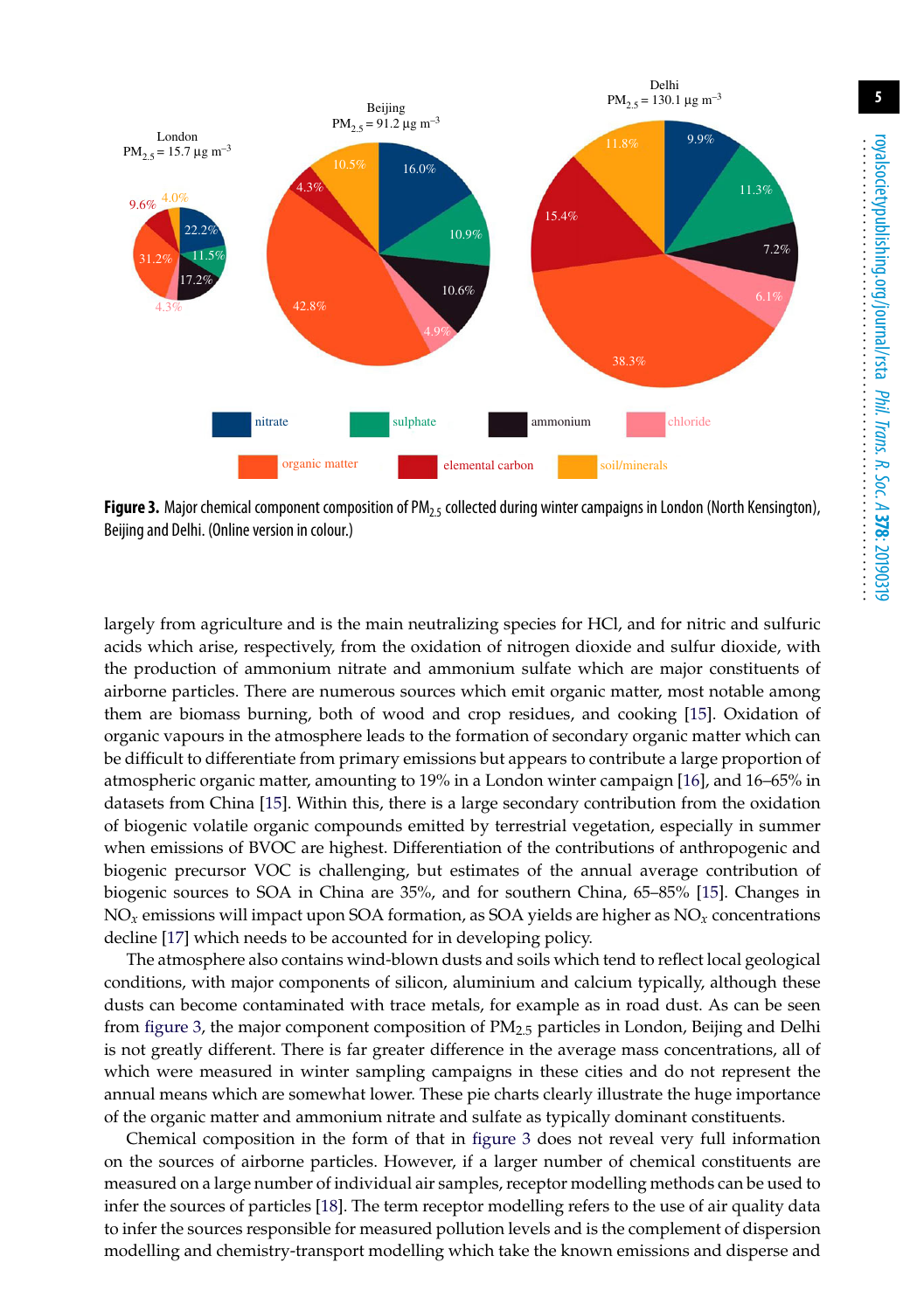

<span id="page-6-0"></span>other = dust/soil  $(2.2\%)$ ; coal  $(1.1\%)$ ; vegetation  $(1.3\%)$ ; natural gas  $(0.3\%)$ ; unidentified  $(2.0\%)$ 



chemically react them in the atmosphere to predict airborne concentrations. Receptor modelling of airborne particles depends upon an assumption of mass conservation as in the equation below:

$$
C_i = \sum_{j}^{i} f_{i,j} g_j,
$$

where *Ci*, airborne concentration of a component, *i*; *fi*,*j*, mass fraction of component *i* in particles from source, *j*; *gj*, mass of particles from source *j* in an air sample.

There are two main approaches used for receptor modelling. Multivariate statistical methods such as Positive Matrix Factorization make no *a priori* assumptions about sources and give a quantitative identification of those constituents which covary in time generating the chemical profiles of source-related factors, which with suitable intuition and knowledge, can be used to infer the sources. The other approach of Chemical Mass Balance modelling approaches the problem from the other end. It uses chemical profiles of known sources as an input and fits the measured chemical data with the best linear combination of source profiles so as to explain the measured concentration of each chemical constituent. This can in theory be carried out on a single air sample, but in practice better results are obtained by the inclusion of multiple samples. An example of the application of the Chemical Mass Balance model to  $PM_{2.5}$  from the London North Kensington site [\[16\]](#page-11-12) is shown in [figure 4.](#page-6-0) A notable weakness of all receptor modelling methods is the dependence upon the assumption that the chemical profiles of sources are conserved between source and receptor points. In practice, such profiles are subject to chemical change, although this is less of an issue for urban samples collected close to sources than for more remote sites.

#### 3. Emerging sources of airborne particulate matter

In less developed countries, airborne particles tend to be dominated by very familiar sources. Older and poorly maintained road vehicles are a major source of exhaust emissions and uncontrolled or poorly controlled combustion of fossil and biomass fuels as well as open burning of refuse are typically major contributors, both of primary particles and precursor gases such as HCl and VOC. Many less developed countries are also in drier parts of the world and consequently wind-blown dusts often of largely natural origin can make major contributions to PM concentrations [\[19\]](#page-11-15). However, in the more developed world, such sources are generally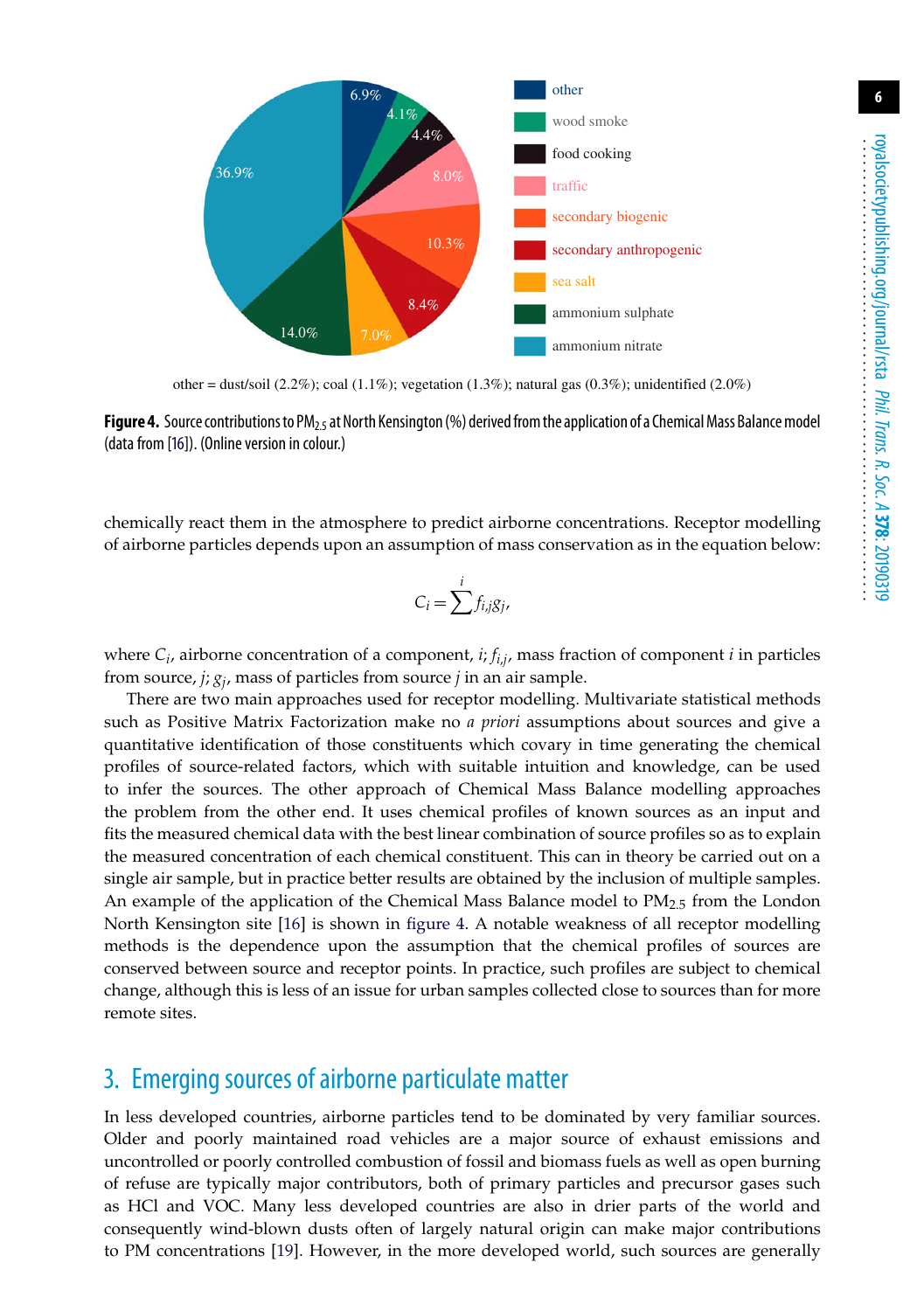under far better control, and as they have become more controlled, so other less familiar sources are beginning to emerge as important. Four such sources will now be considered.

#### (a) Non-exhaust emissions from road traffic

Road vehicles marketed in Europe and many other parts of the world have to meet emissions standards referred to as the Euro standards, or national equivalents of the same. Since the introduction of the Euro 5 standard for light-duty vehicles and Euro 6 for heavy-duty vehicles, the requirements for very low particle number emissions can only be met by the fitting of diesel particle filters. More recent regulations are also requiring the use of gasoline particle filters on gasoline direct injection engines. As a consequence, there has been a marked decline in vehicleemitted particles from road traffic both in terms of number and mass [\[10\]](#page-11-6). In such a situation, non-exhaust emissions become a bigger proportion of the total emissions from road traffic, and according to estimates from the UK National Atmospheric Emissions Inventory, the non-exhaust emissions now well exceed the exhaust emissions both in the case of  $PM_{10}$  and of  $PM_{2.5}$  [\[20\]](#page-11-16). Nonexhaust emissions are made up predominantly from abrasion particles of brake dust deriving both from the attrition of the disc and the pad, tyre dust, road surface abrasion particles, and also resuspended road surface dusts which are not currently included in the UK inventory [\[21,](#page-11-17)[22\]](#page-11-18). The latter arise predominantly as a result of shear forces at the road surface created by wheels passing over the road and also resuspension due to turbulence occurring in the wake of the passing vehicle. A recent study from Delhi attributes a very large proportion (70%) of road traffic emissions of  $PM_{10}$  to particle resuspension [\[23\]](#page-11-19) although the algorithm used to estimate resuspension is controversial [\[24\]](#page-11-20), and the contribution to  $PM_{2.5}$  mass is probably very much smaller. Currently, none of these particle sources is subject to legislative control, but there is a good deal of research on the control of brake wear particles which is probably the most tractable of the emission problems. The regular cleaning of road surfaces can reduce the particle resuspension problem but has a very limited time duration of effect, and there are also dust suppressant materials which can be sprayed onto the road surface to limit the ability of particles to enter the atmosphere through resuspension [\[25\]](#page-12-0).

#### (b) Cooking aerosol

Major advances in understanding the sources of airborne particles have arisen as a result of the high time resolution data generated by aerosol mass spectrometers (AMS) [\[26\]](#page-12-1). The AMS measures the mass spectral properties of non-refractory sub-micrometre airborne particles sampled directly from the atmosphere. Application of Positive Matrix Factorization to the mass spectral data allows the identification of source-related components of the particles and has revealed a component with a chemical signature quite close to that of cooking oils and a diurnal variation with a small peak around midday and a large evening peak [\[27\]](#page-12-2). This is attributed to cooking organic aerosol which has also been quantified through chemical mass balance modelling using chemical tracers for cooking [\[16\]](#page-11-12). There is evidence that many past studies using the AMS method may have over-estimated airborne concentrations of cooking organic aerosol [\[28\]](#page-12-3), but even allowing for this over-estimation, concentrations in the atmosphere are appreciable, and work in the USA has shown highly elevated concentrations within the vicinity of major commercial restaurants [\[29\]](#page-12-4).

#### (c) Domestic wood combustion

Some western countries saw an increase in the burning of solid fuels and especially biomass as a result of fuel poverty caused by the economic recession. However, in the UK, an increased use of biomass fuels, and especially wood, has resulted from a fashion for installing woodburning stoves or using open fireplaces within homes. This appears to be associated more with the aesthetic pleasures of a fire rather than as a primary means of heating. According to the UK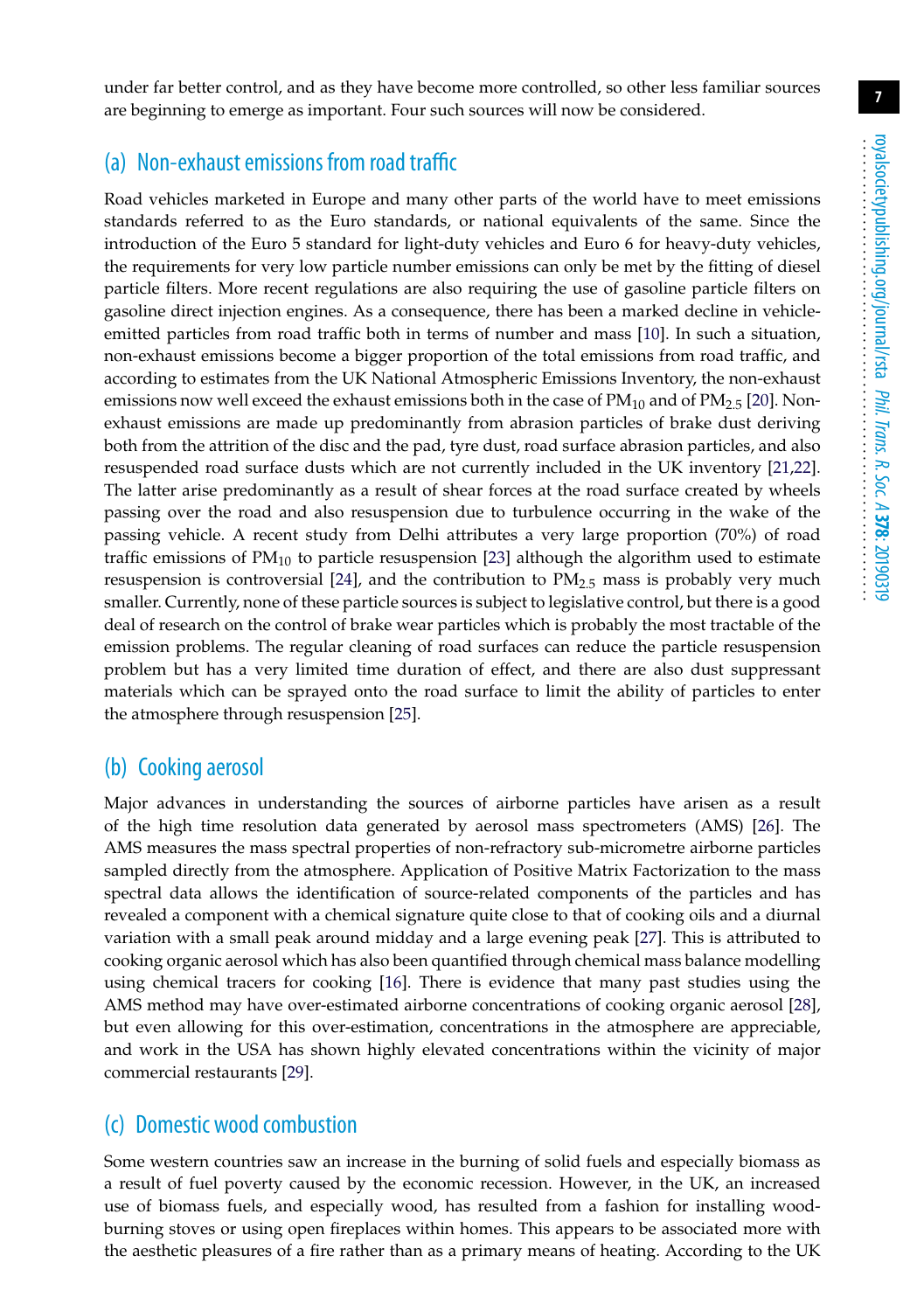National Atmospheric Emissions Inventory, this has caused a marked upward trend in emissions from domestic wood combustion especially when expressed as a percentage of the total primary emissions of  $PM_{2.5}$ . The estimate for 2012 is that biomass sources, of which domestic wood burning is the largest, contributed 25% of total primary  $PM_{2.5}$  emissions [\[30\]](#page-12-5). The UK Air Quality Expert Group, a government advisory committee, compared emissions of  $PM_{2.5}$  from woodstoves operating at the limits set by the Clean Air Act and the EU Eco-Design Directive with emissions from diesel vehicles running at their upper limit, and the emissions from a single woodstove far exceed those from a modern diesel passenger car or heavy goods vehicle [\[30\]](#page-12-5). This appears to be a widespread problem affecting all areas, even including cities where clean air legislation attempts to limit the use of fuels such as wood. In the UK, the perception that biomass fuels are renewable has led to their incentivisation through the Renewable Heat Incentive, which has thus far influenced mainly the installation of larger combustion plant rather than domestic stoves, but seems likely to impact adversely upon local air quality. In China and India, the burning of crop residues can be a very major source of PM [\[31\]](#page-12-6) which is subject to regional transport, affecting cities at some distance from the location of the combustion. This source has been very much reduced in the Beijing area as part of the 5 year Clean Air Action Plan which has led to significant improvements in urban air quality [\[32\]](#page-12-7). A further point noted by AQEG [\[30\]](#page-12-5) is the large semi-volatile organic content of particles from sources such as wood burning, which are often not adequately accounted for in emissions inventories due to poorly designed sampling protocols. These contribute both to the mass of primary particles and to subsequent secondary particle formation [\[33\]](#page-12-8).

#### 4. Secondary particles

Emissions of sulfur dioxide have decreased hugely in western countries over the past decades and airborne concentrations of sulfur dioxide have reduced in a proportionate manner. On the contrary, concentrations of sulfate appear to be nonlinearly related to  $SO<sub>2</sub>$  emissions and have not fallen proportionately in Europe [\[34\]](#page-12-9), or North America [\[35\]](#page-12-10). Oxides of nitrogen emissions have also reduced but far less than those of sulfur dioxide largely because of poor controls applied to the road vehicle fleet which have only recently started to impact on NO*x* emissions. Nitrate has not shown a commensurate reduction [\[35\]](#page-12-10). Consequently, secondary nitrates typically represent the largest single component of  $PM_{2.5}$  in countries such as the UK [\[36\]](#page-12-11). A factor in the resistance of ammonium nitrate concentrations to respond to mitigation measures is the fact that emissions of ammonia, largely from agriculture, have been reduced little if at all in recent decades and high ammonia concentrations favour the formation of ammonium nitrate particles which otherwise would be liable to dissociate into ammonia and nitric acid gases which would be subject to more efficient dry deposition processes [\[37\]](#page-12-12).

While pollution by nitrates and sulfates has been well understood for many years, it still presents significant difficulties in chemistry-transport models largely because of a proliferation of mechanisms which are quite hard to differentiate using atmospheric measurements. However, among emerging pollutants, secondary organic aerosol (SOA) is now receiving significant attention. There are no wholly reliable methods of differentiating between primary and secondary organic aerosol, but current estimates suggest that secondary aerosol comprises a major proportion of organic particles. There has been even more difficulty in linking back secondary organic aerosol to specific chemical precursors, although there is fairly good knowledge of the contribution of biogenic precursors such as isoprene and  $\alpha$ -pinene as well as anthropogenic emissions of compounds such as toluene to the production of secondary organic particles [\[16,](#page-11-12)[38\]](#page-12-13). There have been major reductions in VOC emissions in the UK over past decades but it is unclear whether these have been reflected in a reduction of anthropogenic secondary aerosol. The biogenic precursors are known to make a significant contribution and there seems little prospect of these reducing in the near future. It appears that non-traffic related VOC arising from domestic emissions of solvents and personal care products now contribute substantially to secondary organic aerosol [\[39\]](#page-12-14).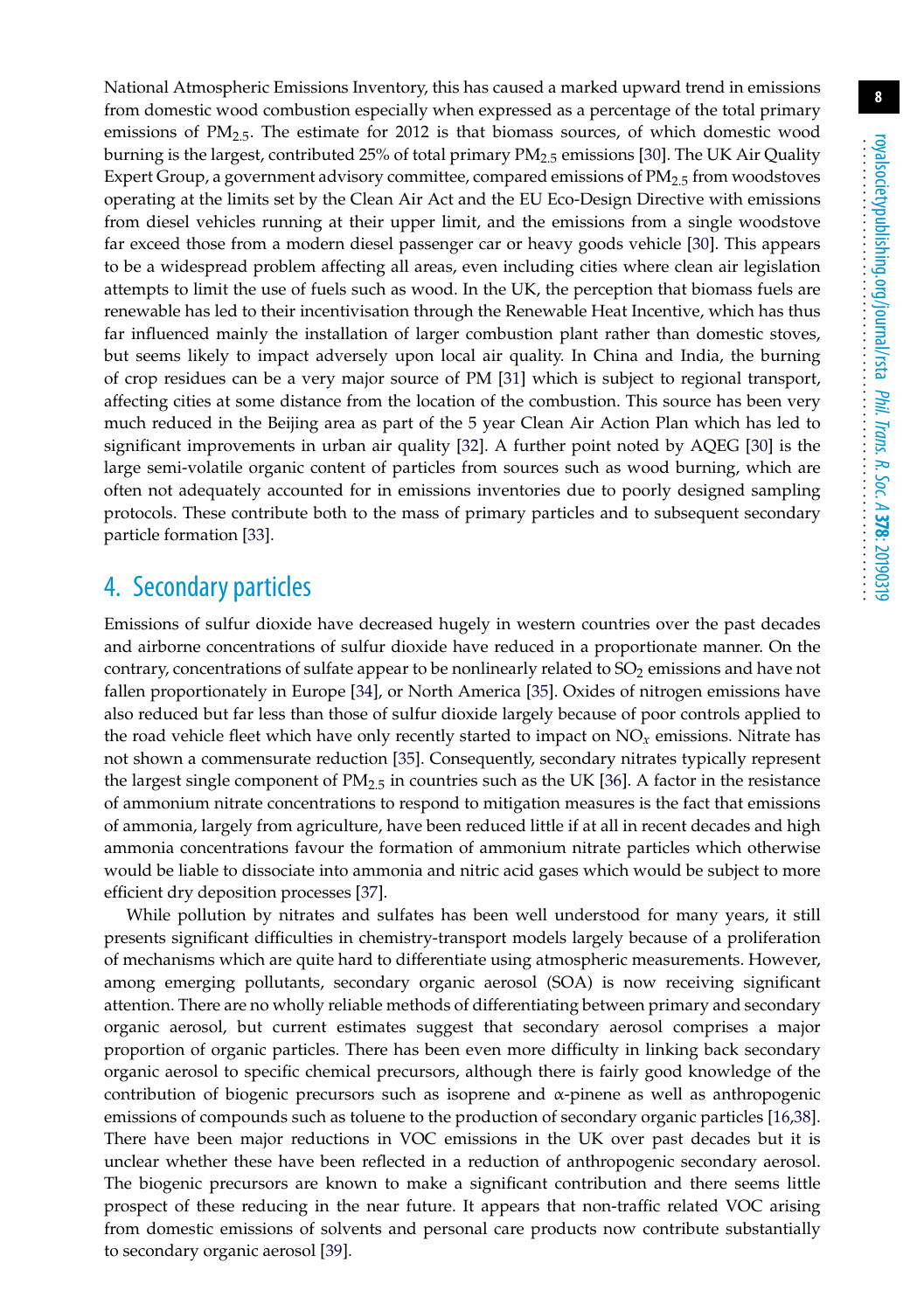#### 5. Ultrafine (nano) particles

As mentioned earlier, ultrafine are particles usually defined as those with one dimension less than 100 nm. They can be measured by mass and are referred to as  $PM<sub>0.1</sub>$ , but this is technically quite difficult. They are far more often measured by number, and since ultrafine particles dominate the number count in most atmospheres [\(figure 1\)](#page-3-0), the total particle number count is typically used as a surrogate for the ultrafine particle concentration. Emissions inventories have been constructed both in terms of mass and of number. The UK atmospheric emissions inventory uses a simple method to calculate a mass-based inventory by taking an inventory of particles in a larger size range such as  $PM_{2.5}$  and using an estimated percentage from each source sector to estimate the  $PM<sub>0.1</sub>$  emissions. On the other hand, TNO in the Netherlands has generated an inventory of ultrafine particle emissions within Europe based upon particle number [\[40\]](#page-12-15). Within this inventory, the transport sector contributions about 75% of total particle number emissions with international shipping and diesel road traffic making by far the major contributions. As a result, a map of emissions serves to highlight the major shipping and road traffic routes within Europe. Projections for future years from a 2005 baseline show major reductions for 2020, mainly delivered by reductions in emissions from the transport sector [\[40\]](#page-12-15). This is due to the fact that particle number emissions from combustion sources are highly sensitive to the sulfur content of the fuel, and motor fuels have steadily reduced their sulfur content, now less than 10 parts per million, and shipping fuels are progressively reducing sulfur but not yet to the same degree. A notable exception is emissions from jet aircraft for which fuels still contain several hundred parts per million of sulfur, and emissions from major airports are detectable in the atmosphere in a number of major European cities at a considerable distance from the main point of emission [\[41](#page-12-16)[,42\]](#page-12-17). Ultrafine particles from road traffic comprise both a soot mode of primarily graphitic carbon with a lesser amount of associated organic matter, and a nucleation mode which is primarily semi-volatile organic compounds condensed on the surface of a very small nucleus of sulfuric acid or inorganic ash derived from engine emissions [\[5\]](#page-11-1). The nucleated component has tended in the past to dominate particle number emissions, but the reduction in the sulfur content of road vehicle fuels, which took place in late 2007 in the UK and at similar times elsewhere in Europe, led to a very major reduction in particle number concentrations at roadside locations such as Marylebone Road [\[43\]](#page-12-18).

In addition to those particles arising from combustion processes, ultrafine particles also arise in the atmosphere from homogeneous nucleation processes. These generally involve the initial formation of sulfuric acid vapour which condenses along with ammonia, amines and water to form new particles which subsequently grow by condensation of organic matter [\[7\]](#page-11-3). Mechanisms have also been demonstrated in which both biogenic [\[44\]](#page-13-0) and anthropogenic hydrocarbons [\[45\]](#page-13-1) are oxidized to form highly oxygenated molecules (HOMs) which can condense either alone, or in combination with sulfuric acid to form new particles. Such particles can appear over quite large geographical regions simultaneously and are hence often referred to as arising from regional nucleation. The initial formation of sulfuric acid vapour or HOMs depends upon photochemistry, and an analysis of average diurnal profiles of particle number count and of black carbon used as a sensitive tracer for diesel emissions shows marked differences between northern and southern Europe [\[46\]](#page-13-2). At sites in northern Europe, there is generally a strong correlation between the diurnal variation of particle number and of black carbon suggesting diesel emissions as being the major source of both constituents. In southern Europe, however, there is typically a further large peak in particle number count in the middle of the day which is not reflected in the black carbon data. This is the result of regional photochemical nucleation and can make a major contribution to airborne concentrations of ultrafine particles [\[47\]](#page-13-3).

Much of the interest in ultrafine particles arises from the suggestion that they may have enhanced toxicity per unit mass compared to larger particle size fractions [\[48\]](#page-13-4). Currently, however, evidence on health impacts is sparse and lacks overall consistency [\[49\]](#page-13-5), and the relative health impacts of primary nanoparticles from road traffic as compared to secondary particles from regional nucleation is not well understood.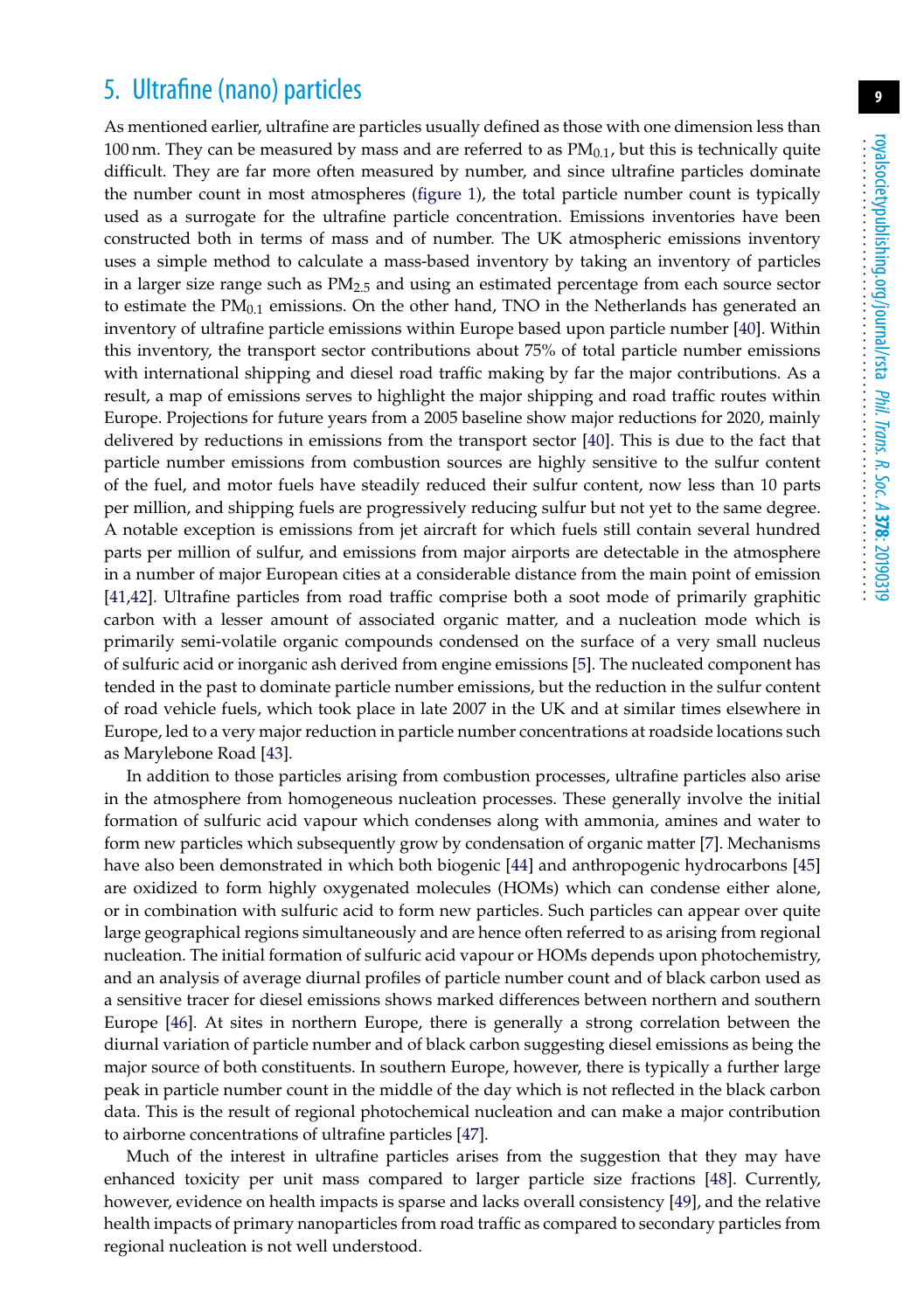#### 6. The future

Road traffic has traditionally been considered as the main culprit for high concentrations of  $PM_{2.5}$ . However, in cities with modern and well-maintained vehicle fleets, the contribution of vehicle exhaust to  $PM<sub>2.5</sub>$  concentrations is decreasing rapidly due to the use of particle traps on modern vehicles. Although there are minor emissions during trap regeneration, these traps are almost 100% efficient in removing particles from engine exhaust. Consequently, the nonexhaust particles which now dominate the emissions are becoming a much greater concern and centre of attention. Other sources outlined above such as non-exhaust particles from road traffic, domestic wood burning, cooking and secondary organic aerosol are now seen as making important contributions to airborne concentrations of  $PM_{2,5}$ . Sulfate concentrations have fallen in major western countries and are likely to continue to fall unless there is a reversal of emissions controls on sulfur dioxide, but future declines will be hard won due to the nonlinearity of the relationship between sulfur dioxide and sulfate concentrations. Airborne nitrate is currently the largest single component of  $PM_2$ <sub>5</sub> in many developed countries and work in the UK has shown that its relative contribution increases during air pollution episodes, in this case, represented by 24-h periods where PM<sub>10</sub> concentration exceeded the EU daily Limit Value of 50 µg m<sup>-3</sup>. Because of the complex formation mechanisms of nitrate, the nonlinearity between  $NO<sub>x</sub>$  emissions and nitrogen dioxide concentrations and the impacts of ammonia upon ammonium nitrate formation, the reductions in NO*x* emissions which are largely due to better controls on road traffic are most unlikely to have a substantial impact on atmospheric nitrate levels which will be far harder to control. The key may well lie in reductions of ammonia emissions, but historically these have been subject to lesser control than the other primary pollutants and there need to be major changes in policy if ammonia concentrations are to reduce to a meaningful degree. Secondary organic aerosol has a large contribution from biogenic precursors which will not change rapidly over time and will only reduce if there is clear attention to possibilities favouring low emitting species of shrubs and trees over the higher emitting species. The links between anthropogenic VOCs and SOA are in general far less clear, and SOA seems to have responded in a relatively minor way to major reductions in VOC emissions which have occurred in the UK. This suggests SOA is unlikely to reduce rapidly in the future. As a consequence of these various changes, there is a huge challenge for countries such as the UK to meet the current WHO air quality guideline for PM<sub>2.5</sub> of 10 µg m<sup>−3</sup> as an annual mean.

Data accessibility. Data supporting this publication are openly available from the UBIRA eData repository at [https://doi.org/10.25500/edata.bham.00000435.](https://doi.org/10.25500/edata.bham.00000435)

Authors' contributions. R.M.H. conceived the study, designed the study, coordinated the study and prepared the first draft of the manuscript.

Competing interests. I declare I have no competing interests.

Funding. This research is supported by the Natural Environment Research Council through the AIRPOLL-Beijing project within the APHH Programme (NE/N007190/1), the Clean Air for London (ClearfLo) project (NE/H003142/1) and the NERC-MRC Air Pollution and Human Health Programme (NE/P016499/1).

Acknowledgement. The author expresses thanks to colleagues who contributed to the collection of the data from Beijing (James Brean, David Beddows, Tuan Vu, Zongbo Shi) and Delhi (William Bloss, Salim Alam, Leigh Crilley) and others, and to Ulku Alver Sahin for data processing.

### <span id="page-10-0"></span>**References**

- 1. Cohen AJ *et al.* 2017 Estimates and 25-year trends of the global burden of disease attributable to ambient air pollution: an analysis of data from the Global Burden of Diseases Study 2015. *Lancet* **389**, 1907–1918. [\(doi:10.1016/S0140-6736\(17\)30505-6\)](http://dx.doi.org/10.1016/S0140-6736(17)30505-6)
- <span id="page-10-1"></span>2. IPCC. 2013 *Climate change 2013*. Cambridge, UK: Cambridge University Press. See [https://](https://www.ipcc.ch/site/assets/uploads/2018/03/WG1AR5_SummaryVolume_FINAL.pdf) [www.ipcc.ch/site/assets/uploads/2018/03/WG1AR5\\_SummaryVolume\\_FINAL.pdf.](https://www.ipcc.ch/site/assets/uploads/2018/03/WG1AR5_SummaryVolume_FINAL.pdf)
- <span id="page-10-2"></span>3. Penner JE, Xu L, Wang M. 2011 Satellite methods underestimate indirect climate forcing by aerosols. *Proc. Natl Acad. Sci. USA* **108**, 13 404–13 408. [\(doi:10.1073/pnas.1018526108\)](http://dx.doi.org/10.1073/pnas.1018526108)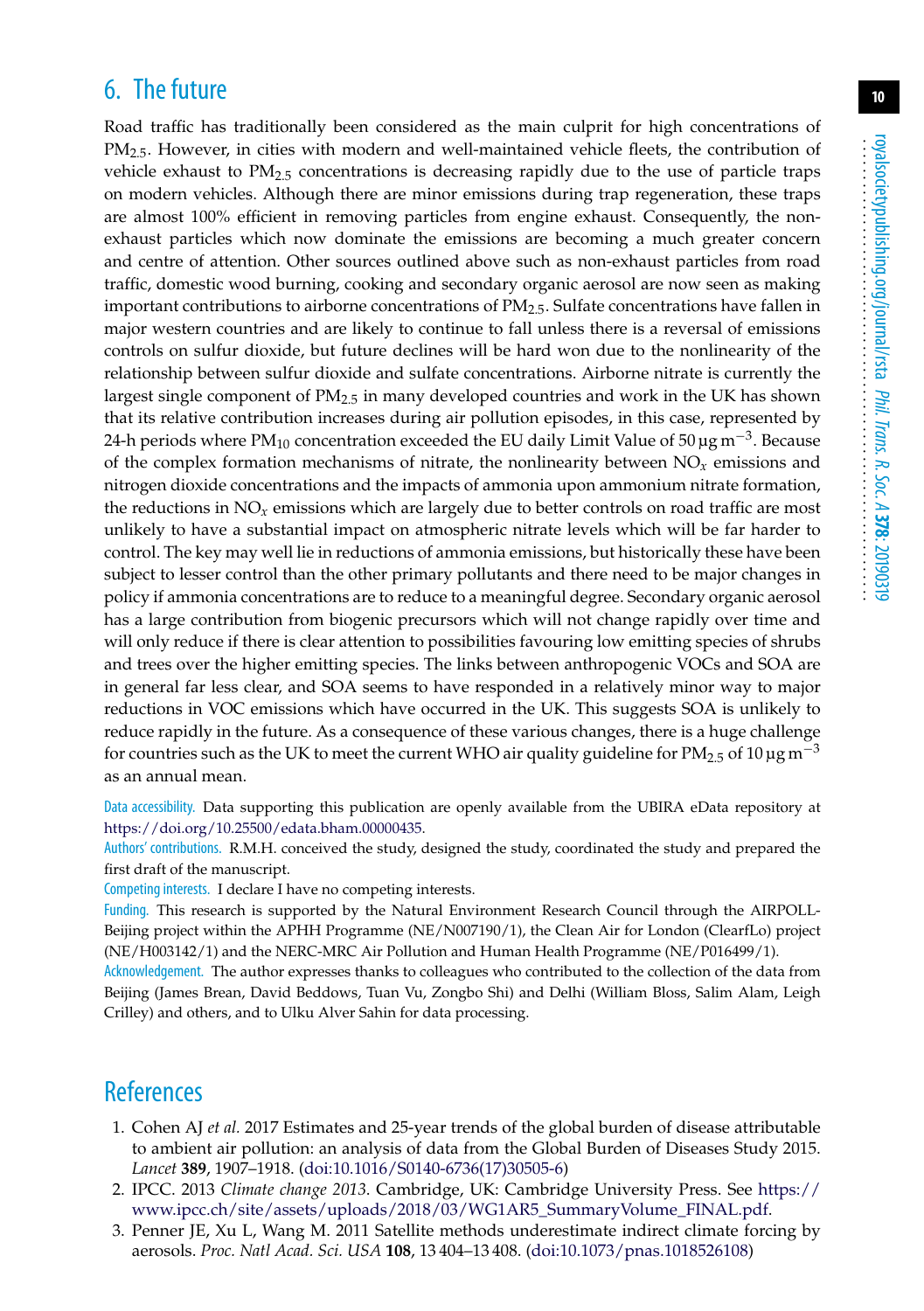- <span id="page-11-0"></span>4. Harrison RM, Shi JP, Xi S, Khan A, Mark D, Kinnersley R, Yin J. 2000 Measurement of number, mass and size distribution of particles in the atmosphere. *Phil. Trans. R. Soc. Lond. A* **358**, 2567–2580. [\(doi:10.1142/9781848161221\\_0001\)](http://dx.doi.org/10.1142/9781848161221_0001)
- <span id="page-11-1"></span>5. Harrison RM *et al.* 2018 Diesel exhaust nanoparticles and their behaviour in the atmosphere. *Proc. R. Soc. A* **474**, 20180492. [\(doi:10.1098/rspa.2018.0492\)](http://dx.doi.org/10.1098/rspa.2018.0492)
- <span id="page-11-2"></span>6. Brean J, Harrison RM, Shi Z, Beddows DCS, Acton WJF, Hewitt CN. 2019 Observations of highly oxidised molecules and particle nucleation in the atmosphere of Beijing. *Atmos. Chem. Phys.* **19**, 14933–14947. [\(doi:10.5194/acp-2019-156\)](http://dx.doi.org/10.5194/acp-2019-156)
- <span id="page-11-3"></span>7. Kerminen V-M, Chen X, Vakkari V, Petäjä T, Kulmala M, Bianchi F. 2018 Atmospheric new particle formation and growth: review of field observations. *Environ. Res. Lett.* **13**, 103003. [\(doi:10.1088/1748-9326/aadf3c\)](http://dx.doi.org/10.1088/1748-9326/aadf3c)
- <span id="page-11-4"></span>8. Harrison RM, Jones AM, Lawrence RG. 2003 A pragmatic mass closure model for airborne particulate matter at urban background and roadside sites. *Atmos. Environ.* **37**, 4927–4933. [\(doi:10.1016/j.atmosenv.2003.08.025\)](http://dx.doi.org/10.1016/j.atmosenv.2003.08.025)
- <span id="page-11-5"></span>9. Harrison RM, Jones AM, Lawrence RG. 2004 Major component composition of  $PM_{10}$ and PM2.5 from roadside and urban background sites. *Atmos. Environ.* **38**, 4531–4538. [\(doi:10.1016/j.atmosenv.2004.05.022\)](http://dx.doi.org/10.1016/j.atmosenv.2004.05.022)
- <span id="page-11-6"></span>10. Harrison RM, Beddows DC. 2017 Efficacy of recent emissions controls on road vehicles in europe and implications for public health. *Sci. Rep.* **7**, 1152. [\(doi:10.1038/s41598-017-](http://dx.doi.org/10.1038/s41598-017-01135-2) [01135-2\)](http://dx.doi.org/10.1038/s41598-017-01135-2)
- <span id="page-11-7"></span>11. Posner LA, Pandis SN. 2015 Sources of ultrafine particles in the Eastern United States. *Atmos. Environ.* **111**, 103–112. [\(doi:10.1016/j.atmosenv.2015.03.033\)](http://dx.doi.org/10.1016/j.atmosenv.2015.03.033)
- <span id="page-11-8"></span>12. Shi JP, Mark D, Harrison RM. 2000 Characterization of particles from a current technology heavy-duty diesel engine. *Environ. Sci. Technol.* **34**, 748–755. [\(doi:10.1021/es990530z\)](http://dx.doi.org/10.1021/es990530z)
- <span id="page-11-9"></span>13. Liu D *et al.* 2019 Contrasting physical properties of black carbon in urban Beijing between winter and summer. *Atmos. Chem. Phys.* **19**, 6749–6769. [\(doi:10.5194/acp-19-6749-2019\)](http://dx.doi.org/10.5194/acp-19-6749-2019)
- <span id="page-11-10"></span>14. Pant P, Baker SJ, Guttikunda S, Goel A, Shukla A, Harrison RM. 2016 Analysis of sizesegregated winter season aerosol data from New Delhi, India. *Atmos. Pollut. Res.* **7**, 100–109. [\(doi:10.1016/j.apr.2015.08.001\)](http://dx.doi.org/10.1016/j.apr.2015.08.001)
- <span id="page-11-11"></span>15. Wu X, Vu TV, Shi Z, Harrison RM, Liu D, Cen K. 2018 Characterization and source apportionment of carbonaceous PM2.5 particles in China—a review. *Atmos. Environ.* **189**, 187–212. [\(doi:10.1016/j.atmosenv.2018.06.025\)](http://dx.doi.org/10.1016/j.atmosenv.2018.06.025)
- <span id="page-11-12"></span>16. Yin J, Cumberland SA, Harrison RM, Allan J, Young D, Williams P, Coe H. 2015 Receptor modelling of fine particles in southern England using CMB including comparison with AMS-PMF Factors. *Atmos. Chem. Phys.* **15**, 2139–2158. [\(doi:10.5194/acp-15-2139-2015\)](http://dx.doi.org/10.5194/acp-15-2139-2015)
- <span id="page-11-13"></span>17. Lim YB, Ziemann PJ. 2009 Chemistry of secondary organic aerosol formation from OH radicalinitiated reactions of linear, branched, and cyclic alkanes in the presence of NO*x*. *Aerosol Sci. Technol.* **43**, 604–619. [\(doi:10.1080/02786820902802567\)](http://dx.doi.org/10.1080/02786820902802567)
- <span id="page-11-14"></span>18. Hopke PK. 2016 Review of receptor modeling methods for source apportionment. *J Air Waste Manag. Assoc.* **66**, 237–259. [\(doi:10.1080/10962247.2016.1140693\)](http://dx.doi.org/10.1080/10962247.2016.1140693)
- <span id="page-11-15"></span>19. Goudie AS. 2009 Dust storms: recent developments. *J. Environ. Manage* **90**, 89–94. [\(doi:10.1016/j.jenvman.2008.07.007\)](http://dx.doi.org/10.1016/j.jenvman.2008.07.007)
- <span id="page-11-16"></span>20. AQEG. 2019 Non-Exhaust Emissions from Road Traffic, Air Quality Expert Group, Department for Environment, Food and Rural Affairs, London. See [https://uk-air.defra.](https://uk-air.defra.gov.uk/assets/documents/reports/cat09/1907101151_20190709_Non_Exhaust_Emissions_typeset_Final.pdf) [gov.uk/assets/documents/reports/cat09/1907101151\\_20190709\\_Non\\_Exhaust\\_Emissions\\_](https://uk-air.defra.gov.uk/assets/documents/reports/cat09/1907101151_20190709_Non_Exhaust_Emissions_typeset_Final.pdf) [typeset\\_Final.pdf.](https://uk-air.defra.gov.uk/assets/documents/reports/cat09/1907101151_20190709_Non_Exhaust_Emissions_typeset_Final.pdf)
- <span id="page-11-17"></span>21. Thorpe A, Harrison RM. 2008 Sources and properties of non-exhaust particulate matter from road traffic: a review. *Sci Tot. Environ.* **400**, 270–282. [\(doi:10.1016/j.scitotenv.2008.06.007\)](http://dx.doi.org/10.1016/j.scitotenv.2008.06.007)
- <span id="page-11-18"></span>22. Harrison RM, Jones A, Gietl J, Yin J, Green D. 2012 Estimation of the contribution of brake dust, tire wear and resuspension to nonexhaust traffic particles derived from atmospheric measurements. *Environ. Sci. Technol.* **46**, 6523–6529. [\(doi:10.1021/es300894r\)](http://dx.doi.org/10.1021/es300894r)
- <span id="page-11-19"></span>23. Singh V, Biswal A, Kesarkar AP, Mor S, Ravindra K. 2020 High resolution vehicular PM10 emissions over megacity Delhi: relative contributions of exhaust and non-exhaust sources. *Sci. Tot. Environ.* **699**, 134273. [\(doi:10.1016/j.scitotenv.2019.134273\)](http://dx.doi.org/10.1016/j.scitotenv.2019.134273)
- <span id="page-11-20"></span>24. Venkatram A. 2000 A critique of empirical emission factor models: a case study of the AP-42 model for estimating PM10 emissions from paved roads. *Atmos. Environ.* **34**, 1–11. [\(doi:10.1016/S1352-2310\(99\)00330-1\)](http://dx.doi.org/10.1016/S1352-2310(99)00330-1)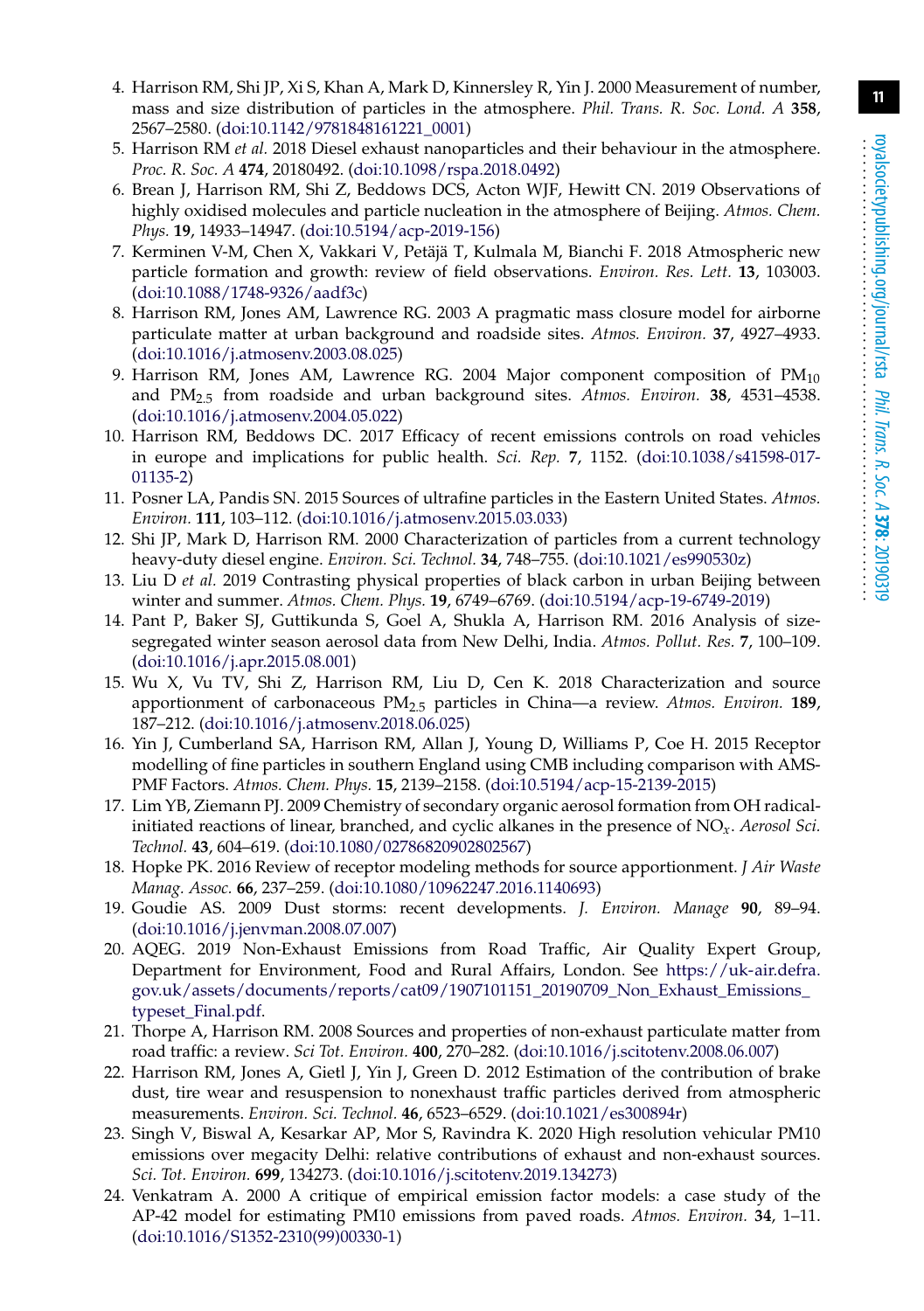- <span id="page-12-0"></span>25. Amato F, Querol X, Johansson C, Nagl C, Alastuey A. 2010 A review on the effectiveness of street sweeping, washing and dust suppressants as urban PM control methods. *Sci. Tot. Environ.* **408**, 3070–3084. [\(doi:10.1016/j.scitotenv.2010.04.025\)](http://dx.doi.org/10.1016/j.scitotenv.2010.04.025)
- <span id="page-12-1"></span>26. Jimenez JL *et al.* 2003 Ambient aerosol sampling using the aerodyne aerosol mass spectrometer. *J. Geophys. Res.* **108**, 8425. [\(doi:10.1029/2001JD001213\)](http://dx.doi.org/10.1029/2001JD001213)
- <span id="page-12-2"></span>27. Allan JD *et al.* 2010 Contributions from transport, solid fuel burning and cooking to primary organic aerosols in two UK cites. *Atmos. Chem. Phys.* **10**, 647–668. [\(doi:10.5194/acp-10-647-2010\)](http://dx.doi.org/10.5194/acp-10-647-2010)
- <span id="page-12-3"></span>28. Reyes-Villegas E, Bannan T, Le Breton M, Mehra A, Priestley M, Percival C, Coe H, Allan JD. 2018 Online chemical characterization of food-cooking organic aerosols: implications for source apportionment. *Environ. Sci. Technol.* **2018**, 5308–5318. [\(doi:10.1021/acs.est.7b06278\)](http://dx.doi.org/10.1021/acs.est.7b06278)
- <span id="page-12-4"></span>29. Robinson ES, Gu P, Ye Q, Li HZ, Shah RU, Apte JS, Robinson AL, Presto AA. 2018 Restaurant impacts on outdoor air quality: elevated organic aerosol mass from restaurant cooking with neighborhood-scale plume extents. *Environ. Sci. Technol.* **2018**, 9285–9294. [\(doi:10.1021/acs.est.8b02654\)](http://dx.doi.org/10.1021/acs.est.8b02654)
- <span id="page-12-5"></span>30. AQEG. 2017 The Potential of Air Quality Impacts from Biomass Combustion, Air Quality Expert Group, Department for Environment, Food and Rural Affairs, London. [https://uk](https://uk-air.defra.gov.uk/assets/documents/reports/cat11/1708081027_170807_AQEG_Biomass_report.pdf)[air.defra.gov.uk/assets/documents/reports/cat11/1708081027\\_170807\\_AQEG\\_Biomass\\_](https://uk-air.defra.gov.uk/assets/documents/reports/cat11/1708081027_170807_AQEG_Biomass_report.pdf) [report.pdf.](https://uk-air.defra.gov.uk/assets/documents/reports/cat11/1708081027_170807_AQEG_Biomass_report.pdf)
- <span id="page-12-6"></span>31. Chen J *et al.* 2017 A review of biomass burning: Emissions and impacts on air quality, health and climate in China. *Sci. Tot. Environ.* **579**, 1000–1034. [\(doi:10.1016/j.scitotenv.2016.11.025\)](http://dx.doi.org/10.1016/j.scitotenv.2016.11.025)
- <span id="page-12-7"></span>32. Vu TV, Shi Z, Cheng J, Zhang Q, He K, Wang S, Harrison RM. 2019 Assessing the impact of Clean Air Action on air quality trends in Beijing using a machine learning technique. *Atmos. Chem. Phys.* **19**, 11 303–11 314. [\(doi:10.5194/acp-19-11303-2019\)](http://dx.doi.org/10.5194/acp-19-11303-2019)
- <span id="page-12-8"></span>33. Heringa MF *et al.* 2011 Investigations of primary and secondary particulate matter of different wood combustion appliances with a high-resolution time-of-flight aerosol mass spectrometer. *Atmos. Chem. Phys.* **11**, 5945–5957. [\(doi:10.5194/acp-11-5945-2011\)](http://dx.doi.org/10.5194/acp-11-5945-2011)
- <span id="page-12-9"></span>34. Jones AM, Harrison RM. 2011 Temporal trends in sulphate concentrations at European sites and relationships to sulphur dioxide. *Atmos. Environ.* **45**, 873–882. [\(doi:10.1016/](http://dx.doi.org/10.1016/j.atmosenv.2010.11.020) [j.atmosenv.2010.11.020\)](http://dx.doi.org/10.1016/j.atmosenv.2010.11.020)
- <span id="page-12-10"></span>35. Feng J, Chan E, Vet R. 2020 Air quality in the eastern United States and Eastern Canada for 1990–2015: 25 years of change in response to emission reductions of  $SO_2$  and  $NO_x$  in the region. *Atmos. Chem. Phys.* **20**, 3107–3134. [\(doi:10.5194/acp-20-3107-2020\)](http://dx.doi.org/10.5194/acp-20-3107-2020)
- <span id="page-12-11"></span>36. Yin J, Harrison RM. 2008 Pragmatic mass closure study for  $PM_{1,0}$ ,  $PM_{2,5}$  and  $PM_{10}$  at roadside, urban background and rural sites. *Atmos. Environ.* **42**, 980–988. [\(doi:10.1016/](http://dx.doi.org/10.1016/j.atmosenv.2007.10.005) [j.atmosenv.2007.10.005\)](http://dx.doi.org/10.1016/j.atmosenv.2007.10.005)
- <span id="page-12-12"></span>37. AQEG. 2019 Air Pollution from Agriculture, Air Quality Expert Group, Department for Environment, Food and Rural Affairs, London. See [https://uk-air.defra.gov.uk/assets/](https://uk-air.defra.gov.uk/assets/documents/reports/aqeg/2800829_Agricultural_emissions_vfinal2.pdf) [documents/reports/aqeg/2800829\\_Agricultural\\_emissions\\_vfinal2.pdf.](https://uk-air.defra.gov.uk/assets/documents/reports/aqeg/2800829_Agricultural_emissions_vfinal2.pdf)
- <span id="page-12-13"></span>38. Kleindienst TE, Jaoui M, Lewandowski M, Offenberg JH, Lewis CW, Bhave PV, Edney EO. 2007 Estimates of the contributions of biogenic and anthropogenic hydrocarbons to secondary organic aerosol at a southeastern US location. *Atmos. Environ.* **41**, 8288–8300. [\(doi:10.1016/j.atmosenv.2007.06.045\)](http://dx.doi.org/10.1016/j.atmosenv.2007.06.045)
- <span id="page-12-14"></span>39. Shah RU *et al.* 2020 Urban oxidation flow reactor measurements reveal significant secondary organic aerosol contributions from volatile emissions of emerging importance. *Environ. Sci. Technol.* **54**, 714–725. [\(doi:10.1021/acs.est.9b06531\)](http://dx.doi.org/10.1021/acs.est.9b06531)
- <span id="page-12-15"></span>40. AQEG. 2018 Ultafine Particles (UPF) in the UK, Air Quality Expert Group, Department for Environment, Food and Rural Affairs, London. See [https://uk-air.defra.gov.uk/assets/](https://uk-air.defra.gov.uk/assets/documents/reports/cat09/1807261113_180703_UFP_Report_FINAL_for_publication.pdf) [documents/reports/cat09/1807261113\\_180703\\_UFP\\_Report\\_FINAL\\_for\\_publication.pdf.](https://uk-air.defra.gov.uk/assets/documents/reports/cat09/1807261113_180703_UFP_Report_FINAL_for_publication.pdf)
- <span id="page-12-16"></span>41. Keuken MP, Moerman M, Zandveld P, Henzing JS, Hoek G. 2015 Total and size-resolved particle number and black carbon concentrations in urban areas near Schiphol airport (the Netherlands). *Atmos. Environ.* **104**, 132–142. [\(doi:10.1016/j.atmosenv.2015.01.015\)](http://dx.doi.org/10.1016/j.atmosenv.2015.01.015)
- <span id="page-12-17"></span>42. Masiol M, Harrison RM, Vu TV, Beddows DCS. 2017 Sources of submicrometre particles near a major international airport. *Atmos. Chem. Phys.* **17**, 12 379–12 403. [\(doi:10.5194/acp-17-12379-2017\)](http://dx.doi.org/10.5194/acp-17-12379-2017)
- <span id="page-12-18"></span>43. Jones AM, Harrison RM, Fuller G, Barratt B. 2012 A large reduction in airborne particle number concentrations at the time of the introduction of 'sulphur free' diesel and the London Low Emission Zone. *Atmos. Environ.* **50**, 129–138. [\(doi:10.1016/j.atmosenv.2011.12.050\)](http://dx.doi.org/10.1016/j.atmosenv.2011.12.050)